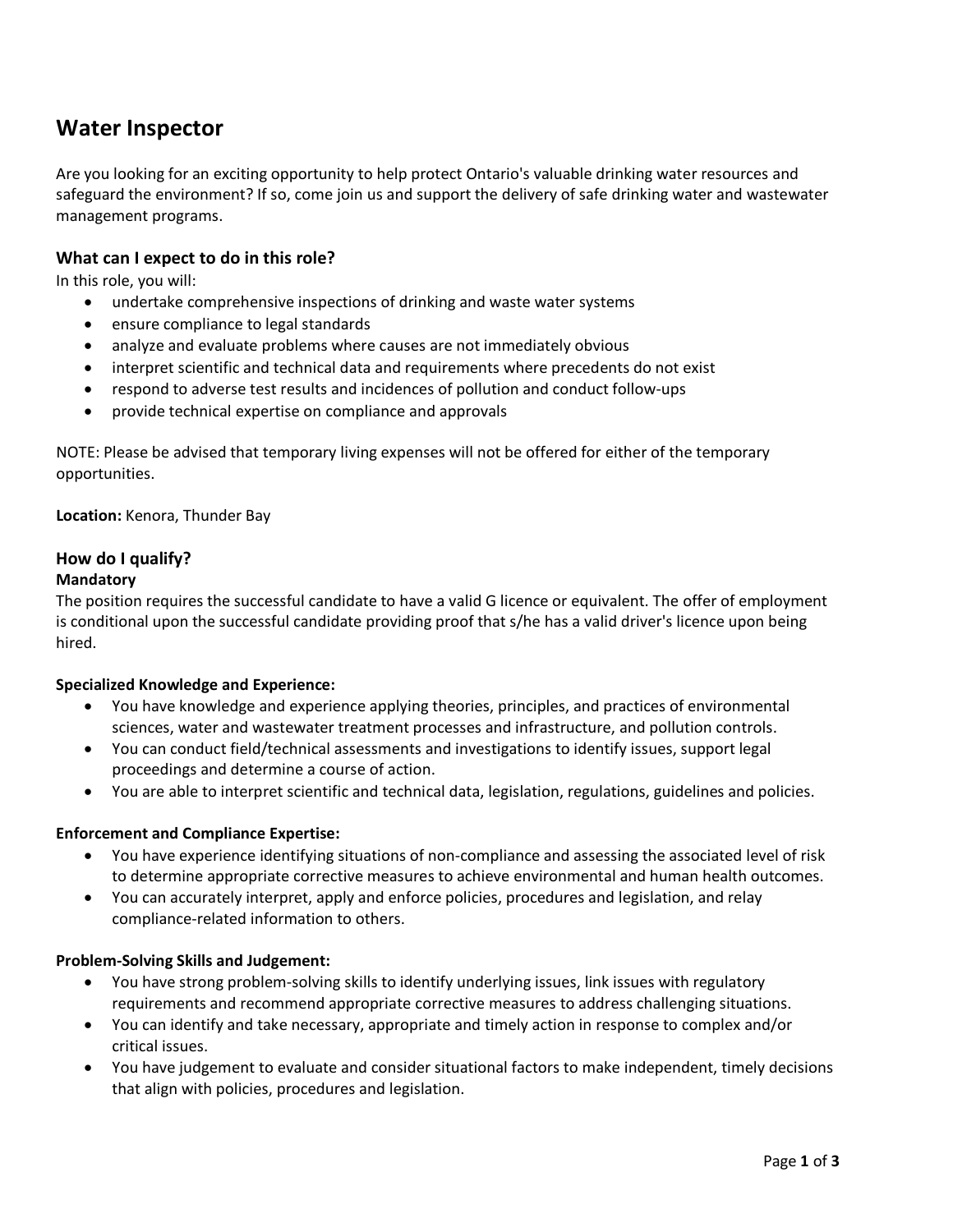## **Communication and Relationship Management Skills:**

- You have oral communication and active listening skills to explain complex policies, procedures and techniques and to help ensure information is understood.
- You have written communication skills to accurately document information and prepare reports.
- You have experience developing and maintaining harmonious relationships, providing direction to diverse internal and external clients, and responding in an appropriate and professional manner.
- You can influence and persuade others to adopt a specific course of action.
- You have the ability to identify potential conflicts, facilitate open and constructive dialogue, and proactively address and diffuse potential issues.
- You use computer software applications (such as for Word Processing, spreadsheets, database and Network applications) to prepare letters, tables and reports, use electronic mail, and enter data or access information.

# **Concern for Quality and Standards:**

- You have integrity to ensure your actions are consistent with organizational values, policies and codes of conduct.
- You are able to monitor and evaluate work quality and processes against policies, standards and regulations.

## **OPS commitment to diversity, inclusion, accessibility and anti-racism**

We are committed to build a workforce that reflects the communities we serve and to promote a diverse, antiracist, inclusive, accessible, merit-based, respectful and equitable workplace.

We invite all interested individuals to apply and encourage applications from people with disabilities, Indigenous, Black, and racialized individuals, as well as people from a diversity of ethnic and cultural origins, sexual orientations, gender identities and expressions.

Visit the [OPS Anti-Racism Policy](https://www.ontario.ca/page/ontario-public-service-anti-racism-policy) <<https://www.ontario.ca/page/ontario-public-service-anti-racismpolicy>> and the [OPS Diversity and Inclusion Blueprint](https://www.ontario.ca/page/ops-inclusion-diversity-blueprint) <<https://www.ontario.ca/page/ops-inclusiondiversity-blueprint>> pages to learn more about the OPS commitment to advance racial equity, accessibility, diversity, and inclusion in the public service.

We offer employment accommodation across the recruitment process and all aspects of employment consistent with the requirements of Ontario's [Human Rights Code](http://www.ohrc.on.ca/en/ontario-human-rights-code) <<http://www.ohrc.on.ca/en/ontario-human-rights-code> >. Refer to the application instructions below if you require a disability-related accommodation.

**Salary Range:** \$1,457.87 - \$1,792.62 Per Week

# **Additional Information:**

- 1 Permanent, 435 James St S, Thunder Bay, North Region
- 1 Temporary, duration up to 12 months, 808 Robertson St, Kenora, North Region
- 1 Temporary, duration up to 18 months, 435 James St S, Thunder Bay, North Region

Please apply online, only, at **[www.ontario.ca/careers](http://www.ontario.ca/careers)** , quoting **Job ID 182698**, by **Monday, July 4, 2022**. Please follow the instructions to submit your application. Faxes are not being accepted at this time.